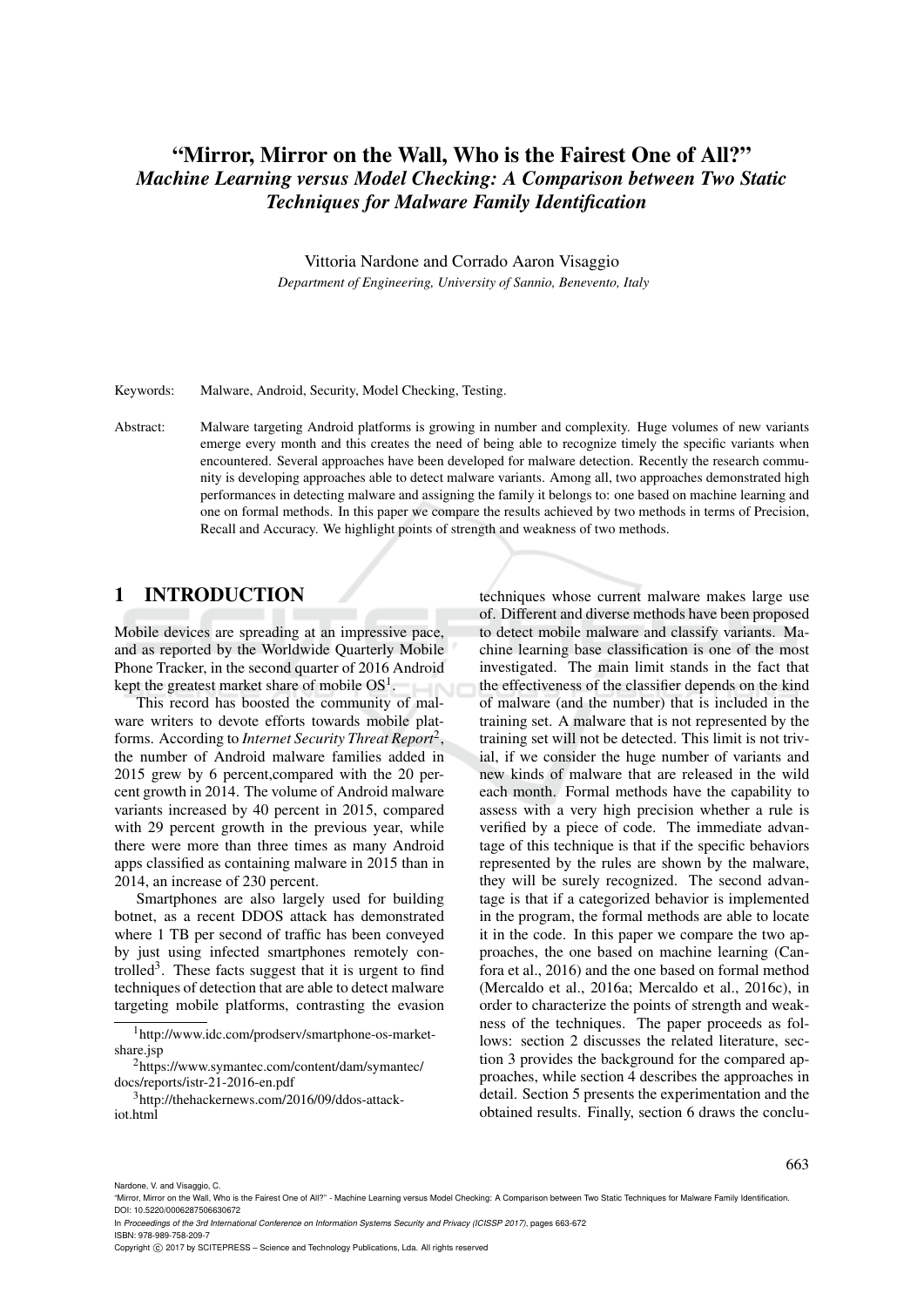sion of the work.

### 2 RELATED WORK

Authors in (Alam et al., 2016) use clone detection for recognizing malware variants for Android. Authors applied the method to a smaller and older data-set than ours (166 Andorid malware). The main limitation of this technique is that if a variant is not a clone of the representative family members it is not recognized. (Faruki et al., 2015) explores the homogeneity of bytes distribution for capturing similarity among programs' variants. This technique can be sensitive to obfuscation. (Zhang et al., 2014) proposes an approach that classifies Android malware via dependency graph. The authors build programs semantics with contextual API.They are able to detect correctly the 93% malware instances.

The authors in (Suarez-Tangil et al., 2014) present Dendroid, a text mining based approach. Suarez-Tangil et al. base their approach on the code structures and they use a real data-set of Android malware families<sup>4</sup>. They measure similarity between malware samples, and than they use this similarity to automatically classify the malware into families. Their approach uses a data-set of 1260 malware collected in 2010 and it has a smaller number of samples for each family if it is compared with the dataset used by (Mercaldo et al., 2016a; Mercaldo et al., 2016c; Canfora et al., 2016). The researchers in (Feng et al., ) present a semantics-based approach (called Apposcopy) to identify Android malware. Apposcopy specifies semantic characteristics of malware families using signatures. The signature matching algorithm of Apposcopy uses a combination of static taint analysis and a new form of program representation called Inter-Component Call Graph to efficiently detect Android applications that have certain controland data-flow properties. Apposcopy in evaluated on the Malgenoma data-set, as Dendroid (Suarez-Tangil et al., 2014). The authors in (Battista et al., 2016; Mercaldo et al., 2016b), using a model checking based approach, identify the malicious payload in repackaged Android applications. The logic rules define the malicious payload. As preliminary evaluation the authors only investigate DroidKungFu, Opfake and FakeInstaller families. Another behavioural based approach is described in (Bose et al., 2008). Bose and his colleagues specify common malware behavior using temporal logic formulas. This approach is partially dynamic and it uses mobile viruses and

worms targeting the Symbian OS. The frequencies of ngrams of opcodes to identify Android malware family is used in (Canfora et al., 2015). The authors use a data-set composed of 5560 malware belonging to several different families. The results show on the average an accuracy equals to 97%.

### 3 PRELIMINARIES

In this section we introduce some preliminary concepts related to the two techniques compared in this work. In particular the first one is a classification realized with a Machine Learning engine (Canfora et al., 2016), while the second one is a formal technique that uses the model checking for verifying the presence of certain malicious behaviors in the code (Mercaldo et al., 2016a; Mercaldo et al., 2016c). Both the methods are static.

### 3.1 Machine Learning

The classification based on machine learning consists of identifying some features to be extracted from a source code that allow the distinction between malware and goodware. This process is made of two main steps:

- 1. *Training*: in this phase the classifier is built, by applying algorithms of data mining. The engine evaluates which are the features that better distinguish the two classes of objects, in this case malware and goodware. The learning could be supervised or not supervised. The learning is supervised if the training data-set is labeled with the name of the belonging class. The methodology under analysis is based on the supervised learning, because it's known in advance whether the application is malicious or not.
- 2. *Prediction*: this is the phase of evaluation. The aim of this step is to evaluate the effectiveness of the classifier constructed in the previous phase. At this stage the capability of the classifier to predict the class a data-set's member belongs to is assessed. When detecting malware this stage evaluates whether the classifier can discriminate correctly a malware from a goodware.

It should be underlined that a good classification is performed only with a selection of an appropriate set of features. One of the main limit of a machine learning classifier is that the performance depends on how much the training set is representative of the two class examples.

<sup>4</sup>Android Malware Genome Project available at http://www.malgenomeproject.org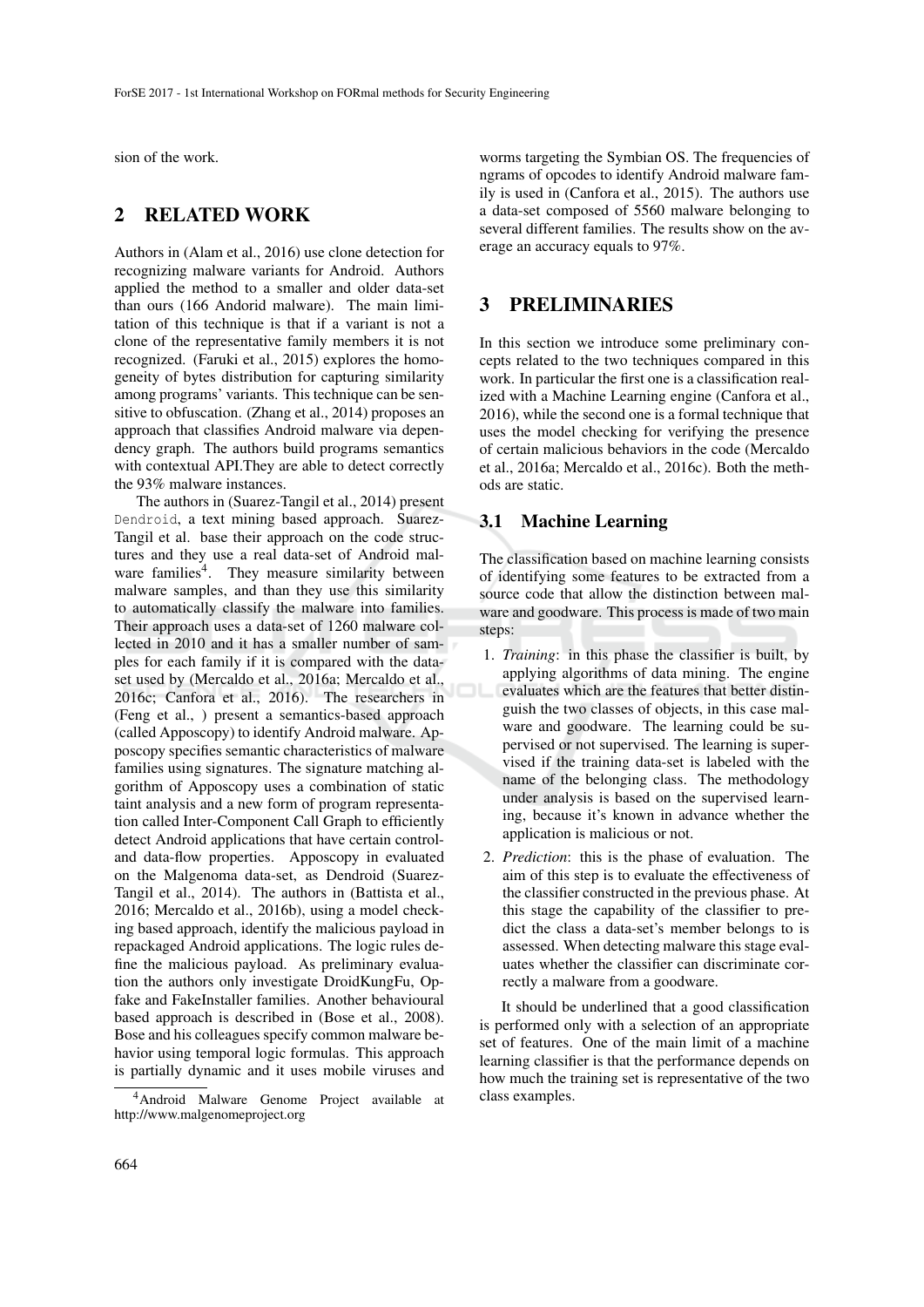### 3.2 Model Checking

Model Checking is a type of formal technique. Formal Methods are usually used to specify and verify complex systems. Model checking technique requires three steps: (i) to define the systems with a precise notation; (ii) to specify the properties with a precise notation; (iii) to verify the properties on the system with a model checker tool.

#### Define the System

The system behavior is represented as an automaton. There are a set of labeled edges and a set of nodes. The nodes are the system states while an edge represents a transition from a state to another state (precisely the next state). The edges are labeled. An edge means that the system can evolve from a state *s* to a state  $s'$  performing an action  $a$  (the label of the edge). This transition is indicated as follows:  $s \xrightarrow{a} s'$ . The initial state of the system is the root of the automaton. It is often convenient to algebraically represent the automaton in the form of processes. Usually the process algebras have been used as precise notation to describe complex computer systems. The methodology under analysis uses Milner's Calculus of Communicating Systems (CCS) (Milner, 1989) as process algebra. In CCS process algebra the systems are represented through processes and actions, which respectively correspond to states and transitions. For more details on CCS the reader can refer to (Bruns, 1997; Milner, 1989). HNC

#### Specify the Properties

A property that a system should satisfy can be defined using a temporal logic. In temporal logics there are constructs allowing to verify in a formal way that a particular event will eventually happen or that a property is verified in every state. The methodology under analysis uses the logic named *mu-calculus* (Stirling, 1989).

#### Model Checker Tool

Finally, to verify the properties defined in the temporal logic, the Model Checker is applied to the system (modeled as transition system). This is a tool that takes two inputs: the system model and the property. The output of the Model Checker is binary. It returns true whether the property is verified on the model or false otherwise. The check is performed as an exhaustive state space search that is guaranteed to terminate since the model is finite. The methodology under analysis uses as formal verification environment the *Concurrency Workbench of New Century (CWB-NC)* (Cleaveland and Sims, 1996). While model checking was originally developed to verify the correctness of systems, recently it has been also proposed in other fields such as clone detection (Santone, 2011), biology (De Ruvo et al., 2015), secure information flow (De Francesco et al., 2003), and mobile computing (Anastasi et al., 2001). In the last years, model checking has been successfully applied also in the security field, as explained in the following sections.

### 4 THE TWO APPROACHES APPLIED

The paper compares the performance of two approaches, one based on Machine Learning, and the other one based on Model Checking which are now detailed. The Machine Learning based approach is presented in (Canfora et al., 2016). The Model Checking based approach is presented in (Mercaldo et al., 2016a; Mercaldo et al., 2016c).

### 4.1 Machine Learning based Methodology (*ML*)

The methodology based on machine learning (Canfora et al., 2016) uses two different techniques to detect Android malware families: the Hidden Markov Model (HMM) (Rabiner, 1989; Annachhatre et al., 2015) and the Structural Entropy (Baysa et al., 2013). HMM models certain sequences of opcodes belonging to the app under analysis that could characterize the eventual malicious behavior. The structural entropy evaluates the distribution of bytes in the physical file for characterizing it in terms of malware (or goodware). These two techniques are used to extract four features  $(f_1, f_2, f_3, f_4)$ . The first three capture the HMM while the last one evaluates the Structural Entropy. In detail the extracted features are: (i) $f_1$  is a HMM score with 3 hidden states; (ii) $f_2$  is a HMM score with 4 hidden states; (iii) $f_3$  is a HMM score with 5 hidden states; (iv)  $f_4$  is a measure of the structural entropy.

The classification process aim is to establish whether the features correctly classify the malware family. In this approach six classification algorithms are used: J48, LabTree, NBTree, RandomForest, RandomTree and RepTree.

The HMM-based features are composed starting from the sequence of instructions of the application. In particular the authors consider the sequence of opcodes in the smali<sup>5</sup> code of the application. Starting from the entry point of each application (i.e., the Main Activity), the authors reconstruct the sequence

 $5$ http://pallergabor.uw.hu/androidblog/dalvik\_opcodes .html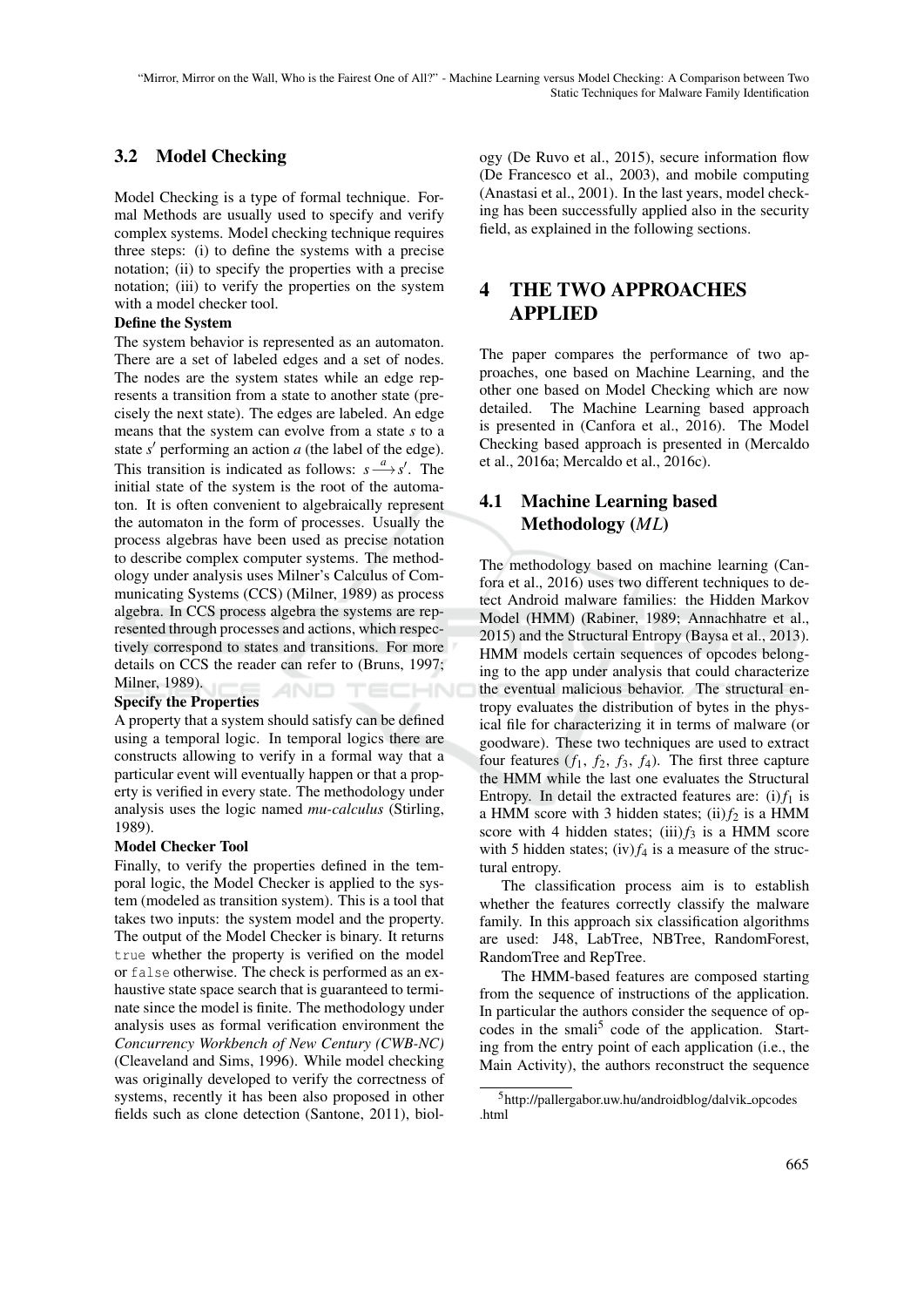|  |  |  | Table 1: An example of logic rule. |  |  |  |
|--|--|--|------------------------------------|--|--|--|
|--|--|--|------------------------------------|--|--|--|

|  | $\varphi_1 = \mu X = \langle pushCOMMANDS \rangle \varphi_1, \vee \langle -pushCOMMANDS \rangle X$                          |
|--|-----------------------------------------------------------------------------------------------------------------------------|
|  | $\varphi_{1_1}$ = $\mu X = \langle pushCommands \rangle \varphi_{1_2} \vee \langle -pushCommands \rangle X$                 |
|  | $\varphi_{12} = \mu X = \langle pushT gZzeroL HwIICkoa \rangle \varphi_{12} \vee \langle -pushT gZzeroL HwIICkoa \rangle X$ |
|  | $\varphi_{1_3}$ = $\mu X = \langle pushACTIVATION \rangle \varphi_{1_4} \vee \langle -pushACTIVATION \rangle X$             |
|  | $\varphi_{1_4} = \mu X = \langle pushAction \rangle \varphi_{1_5} \vee \langle -pushAction \rangle X$                       |
|  | $\varphi_{15} = \mu X = \langle pushTgOottoHBgYfBVoM \rangle \text{tt} \vee \langle -pushTgOottoHBgYfBVoM \rangle X$        |

of opcodes of every called method, jumping to the instructions of the called method whenever there is an invoke instruction. This reconstruction ends whether there is a class belonging to the Android framework or when the recursion level is equal to 4. On these sequences the HMM detector is trained. The authors used a number N of hidden states equal to 3, 4 and 5, according with the features  $f_1$ ,  $f_2$ ,  $f_3$ .

Regarding the Structural Entropy method, the authors estimate the structural entropy of the Android executable (*.dex* file). Starting from blocks of different size, belonging to the *.dex* file, the method computes the Shannon entropy for each block. The wavelet transform is used to represent the segments of the file. Finally a similarity score, based on Levenshtein distance, is computed. The authors compare the segments of two files to compute this score. At the end of this process the feature  $f_4$  is computed.

### 4.2 Model Checking based Methodology (*MC*)

The methodology based on model checking (Mercaldo et al., 2016a; Mercaldo et al., 2016c) is composed of two main steps:

TECHNO

- to build the model through a translation of Bytecode instructions in form of process;
- to specify the properties related to malicious behaviours.

The formal model is written in CCS (Calculus of Communicating Systems of Milner (Milner, 1989)). The authors use a transformation function that translates every Bytecode instruction of the Android application into CCS process. In particular, starting from the apk file of an application through a reverse engineering process the authors obtain the .class files. Afterwards the authors use the Apache Commons Bytecode Engineering Library  $(BCEL)^6$  to parse the Bytecode in order to translate every instruction in a CCS process. This is an automatic process. At the end of the first step the formal model is built.

According to the model checking technique to formal verification, the authors specify some properties. The aim of step two is to investigate whether an application is a malware and belongs to a particular Android family. In order to achieve this goal, the specified formulae catch a specific malicious behavior, which is a typical behavior allowing the family characterization. The mu-calculus logic, (Stirling, 1989) as a branching temporal logic, is used to describe a determined behavior of the app. Thus, after this second step, for every malware family there is a set of formulae able to catch a specific malicious behaviour. These are temporal logic rules and are obtained through a manual inspection process of malware samples. Also the specification of the property is not automatic.

Table 1 shows the logic rule related to a malicious behaviour exposed by Plankton sample. The formula catches some commands of the Plankton botnet. In this formula is used the last fixpoint  $(\mu Z.\phi)$  of the recursive recursive equation  $Z = \phi$ .  $\mu Z$  *binds* free occurrences of *Z* in φ. An occurrence of *Z* is free if it is not within the scope of a binder *µZ*.

In this approach the Concurrency Workbench of New Century (CWB-NC) (Cleaveland and Sims, 1996) is used as formal verification environment. The CWB-NC model checker takes as input the formal CCS model (built in the first step) and the temporal logic rules written in mu-calculus (specified in the second step). The output of the model checker is binary: true, whether the property is verified on the model and false otherwise. The authors assume that a sample belongs to a particular family whether the properties related to that particular family are verified on the model.

It is well-known that a model checking technique typically suffers of the state explosion problem. In fact, it is mainly applicable to small-scale applications, but do not scale up well. However, the state explosion problem is not a real problem when verifying Android applications, since the produced CCS specifications do not have a large number of states and transitions.

<sup>6</sup>http://commons.apache.org/bcel/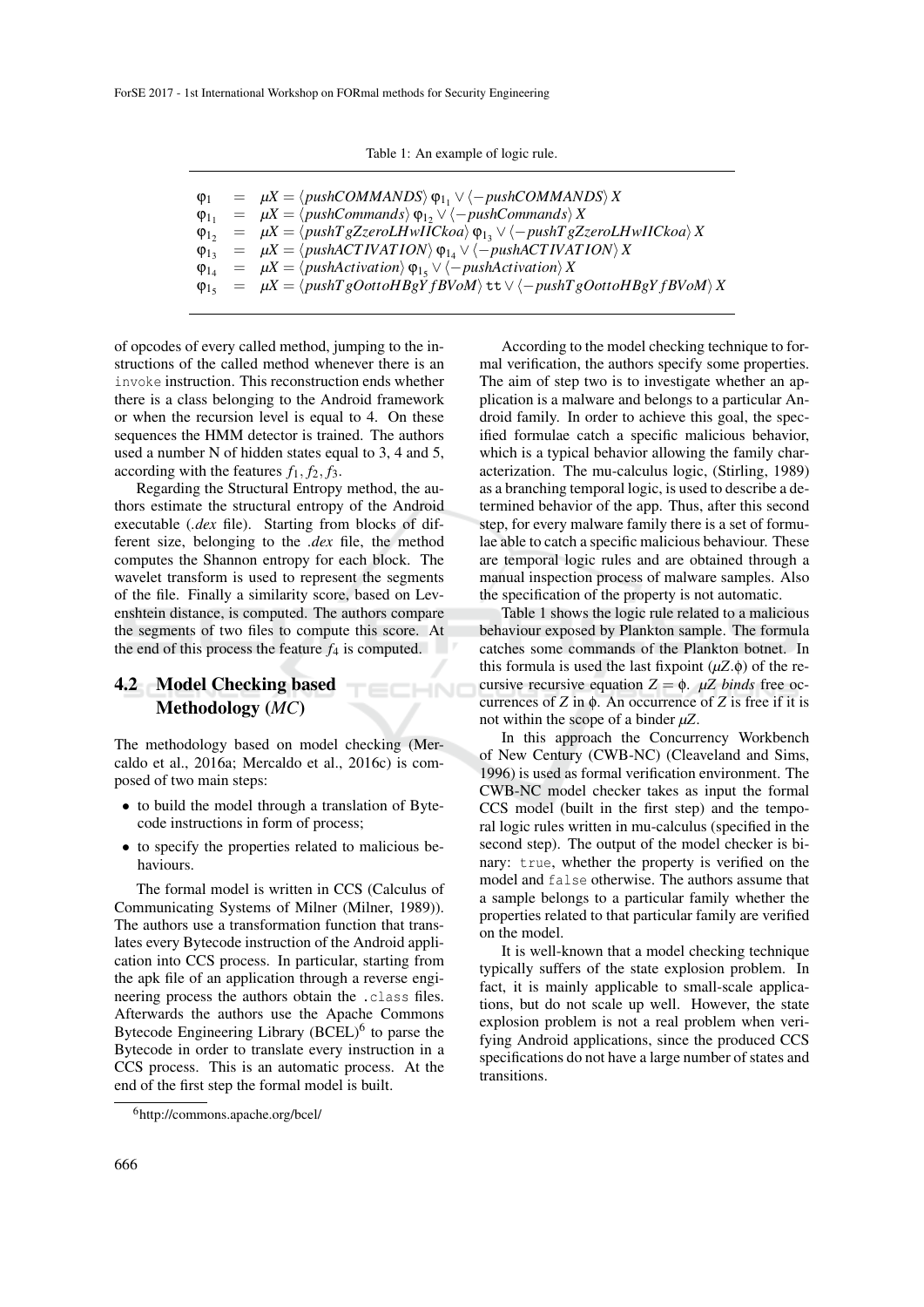"Mirror, Mirror on the Wall, Who is the Fairest One of All?" - Machine Learning versus Model Checking: A Comparison between Two Static Techniques for Malware Family Identification

| <b>Family</b>      | (Canfora et al., 2016) | (Mercaldo et al., 2016a) | (Mercaldo et al., 2016c) |
|--------------------|------------------------|--------------------------|--------------------------|
| FakeInstaller      | 925                    | 40                       | 60                       |
| DroidKungFu        | 667                    | 40                       | 60                       |
| <b>Plankton</b>    | 625                    | 625                      | 60                       |
| Opfake             | 613                    | 40                       | 60                       |
| GinMaster          | 339                    | 40                       | 60                       |
| <b>BaseBridge</b>  | 330                    | 330                      | 60                       |
| Kmin               | 147                    | 40                       | 60                       |
| Geimini            | 92                     | $\Omega$                 | 60                       |
| Adrd               | 91                     | $\theta$                 | 60                       |
| DroidDream         | 81                     | $\Omega$                 | 60                       |
| AnserverBot        | $\mathbf{0}$           | 187                      | $\mathbf{0}$             |
| DroidKungFu Update | $\mathbf{0}$           | ı                        | $\Omega$                 |
| <b>Ransomware</b>  | 672                    | $\theta$                 | 683                      |

Table 2: Number of samples used by two methodologies.

#### 5 THE COMPARISON

The experimentation aims at comparing the performances of the two different methodologies. The performances of classification are measured with the metrics recall, precision and accuracy that evaluate the ability of the methods to correctly detect the family a malware belongs to. The experimentation is carried out on a real world data-set of Android applications.

### 5.1 Metrics

The performances of the methodology are evaluated with the following metrics:

$$
PR = \frac{TP}{TP + FP}; \ RC = \frac{TP}{TP + FN};
$$
  
 
$$
Acc = \frac{TP + TN}{TP + FN + FP + TN};
$$
 (1)

which are respectively the Precision (*PR*), the Recall (*RC*) and the Accuracy (*Acc*) formulae. The first two formulae indicate the measures of exactness and correctness since the Precision tests the *quality* and the recall tests the *quantity* of the detection. The Accuracy evaluates the percentage of correct classifications with respect of the total number of examined samples. The variables in the Equations 1 are the following: *TP* (True Positives) indicates the number of malware programs that are correctly associated to the right family, *FP* (False Positives) indicates the number of malware programs that are erroneously associated to a family, *FN* (False Negatives) indicates the number of malware programs that are not associated to the belonging family, and *TN* (True Negatives) indicates the number of malware programs that do not belong to the considered families, and the classification does not associate them with any family.

It should be underlined that the Precision value strictly depends on the number of samples that is incorrectly identified. A sample is not correctly identified when the prediction of its family is wrong. The Precision depends on the number of False Positives: increasing the number of samples belonging to different families could increase also the number of *FP*.

Even if the Accuracy's formula includes the number of *FP*, it evaluates the number of correct classifications on the overall data-set. This makes the accuracy a measure more comparable between the two data-sets with different size.

JBLIC ATIONS

# 5.2 Data-set

The two methodologies compared in this work use in their experimentation the following two data-sets: Drebin (Arp et al., 2014; Spreitzenbarth et al., 2013) and a collection of freely available Ransomware samples (672<sup>7</sup> and 11<sup>8</sup>). In particular the machine learning based methodology in its experimentation (Canfora et al., 2016) uses the ten most numerous families of Drebin data-set and the collection of ransomware samples. The model checking based methodology in (Mercaldo et al., 2016a) uses for its experimentation the Android malware samples that implement the update attack and malware from other Drebin families. Plankton, AnserverBot, BaseBridge and DroidKungFu-Update are the families that implement the update attack. In (Mercaldo et al., 2016c) the authors use the ransomware samples and samples belonging to the ten most numerous families of Drebin data-set. Table 2 shows the number of samples used by the two methodologies in their experimentation. As shown in Table 2, in the cases of Plankton, Base-Bridge and Ransomware families the two approaches

<sup>7</sup>http://ransom.mobi/

<sup>8</sup>http://contagiominidump.blogspot.it/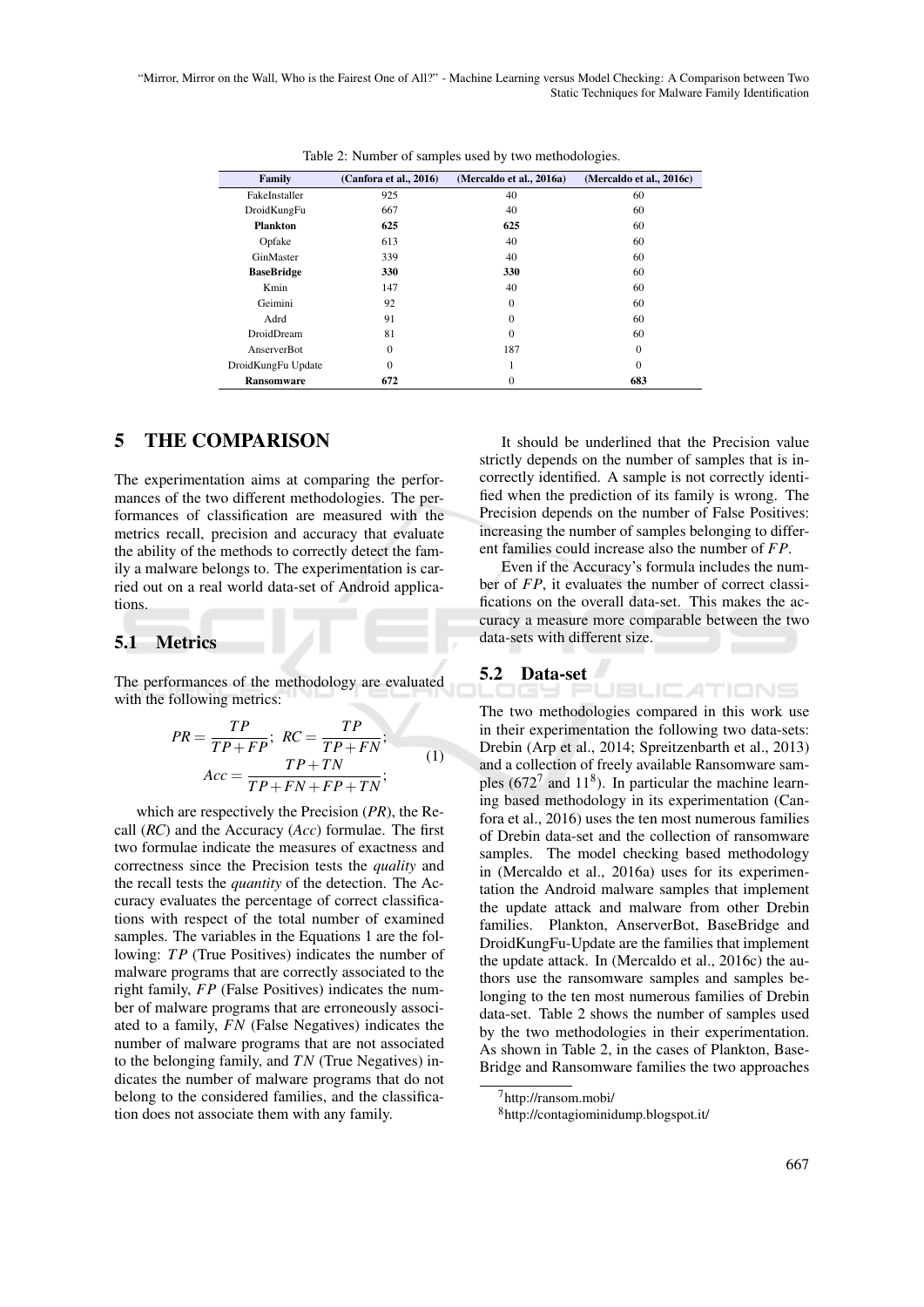use the same data-set. This is the reason why we compare the results achieved recognizing these three families. We compare their results in terms of correctness and in this case the comparison is perfect. In terms of Precision and Accuracy the comparison is a bit different since in these metrics are involved the number of FPs. As mentioned above, False Positive is a sample not correctly identified and when the number of samples belonging to different families increases, also the number of *FP* could increase. This difference of the data-set is considered in our comparison.

The results used in this comparison are the results achieved by two methodologies recognizing Plankton, BaseBridge anf Ransomware samples. The families considered present the following malicious behaviours:

*Plankton family*: the samples belonging to this family send sensitive data of the infected smartphone to a remote server, like IMEI and browser history. They use the class loading (a native functionality) to perform the malicious actions. Furthermore, Plankton downloads unwanted advertisements and changes the browser homepage or adds unwanted bookmarks to it. *BaseBridge family*: the samples of this family run an embedded payload located in an external folder. They are able to receive premium numbers from remote C&C servers and dial calls or send out SMS messages to them, incurring fees for users.

*Ransomware family*: The main malicious aim of the samples belonging to the Ransomware family is to steal all personal data stored in the phone by encrypting all the files residing in the smartphone. Alternatively the malware could lock the phone: in both the cases the user is not able to access the smartphone, so the ransomware asks for money in order to unlock the phone.

#### 5.3 Results

Table 3 shows the values of Recall obtained with the two methodologies, where:

- Family column indicates the malware family the classification results refer to.
- Machine Learning based Approach column contains the values of Recall reached by the methodology based on Machine Learning technique. In particular it is composed of four subcolumns:
	- Algorithm sub-column shows the algorithms used for the classification.
	- $f_1$  sub-column shows the Recall achieved by the feature one with the six classification algorithms. The feature  $f_1$  captures the HMM (Hidden Markov Models) with 3 hidden states.
- $f_2$  sub-column shows the Recall results achieved by the feature  $f_2$  that captures the HMM with 4 hidden states.
- $f_3$  sub-column shows the Recall results obtained by the feature  $f_3$  that captures the HMM with 5 hidden states.
- *f*<sup>4</sup> sub-column shows the Recall results pursued with the feature  $f_4$  that measures the Structural Entropy of the bytes distribution.
- Model Checking based Approach column contains the values of Recall reached by the methodology that applies the Model Checking technique.

In our comparison, the results show that the methodology based on Model Checking outperforms all the other techniques. This means that the Model Checking based approach reaches the best values of correctness in the classification. Regarding the methodology based on Machine Learning, the best performances are produced by the feature *f*4. As a matter of fact this feature shows also the smallest variability of Recall among the six used classification algorithms. This means that the feature  $f_4$  is able to correctly identify the right family the malware belongs to. The other three features are very sensitive to the used algorithm, as a matter of fact there are values of Recall that widely vary.

The histogram in Figure 1 shows the results of Precision achieved by the two methodologies, grouped for malware family. We reported in the graph only the maximum values of Precision obtained by Machine Learning based approach for all the considered features( $f_1$ ,  $f_2$ ,  $f_3$  and  $f_4$ ), as this value represents the best performance that can be reached with a specific pair (feature, classification algorithm).

The results highlight that the Precision value reached by the Model Checking based approach is grater than the values achieved by the other approach. Unfortunately, here the comparison between the two method's precision is just an indication of the real differences in exactness, as previously discussed.

With regards to Accuracy in Figure 1, the Model Checking outperforms the Machine Learning for all the data-sets, with the only exception of BaseBridge family where performances are equals.

#### 5.4 Discussion

Hereafter we will refer to the two approaches by using the acronyms *ML* and *MC*,standing respectively for Machine Learning approach and Model Checking approach. The experimentation allowed us to characterize the pros and cons of the two approaches.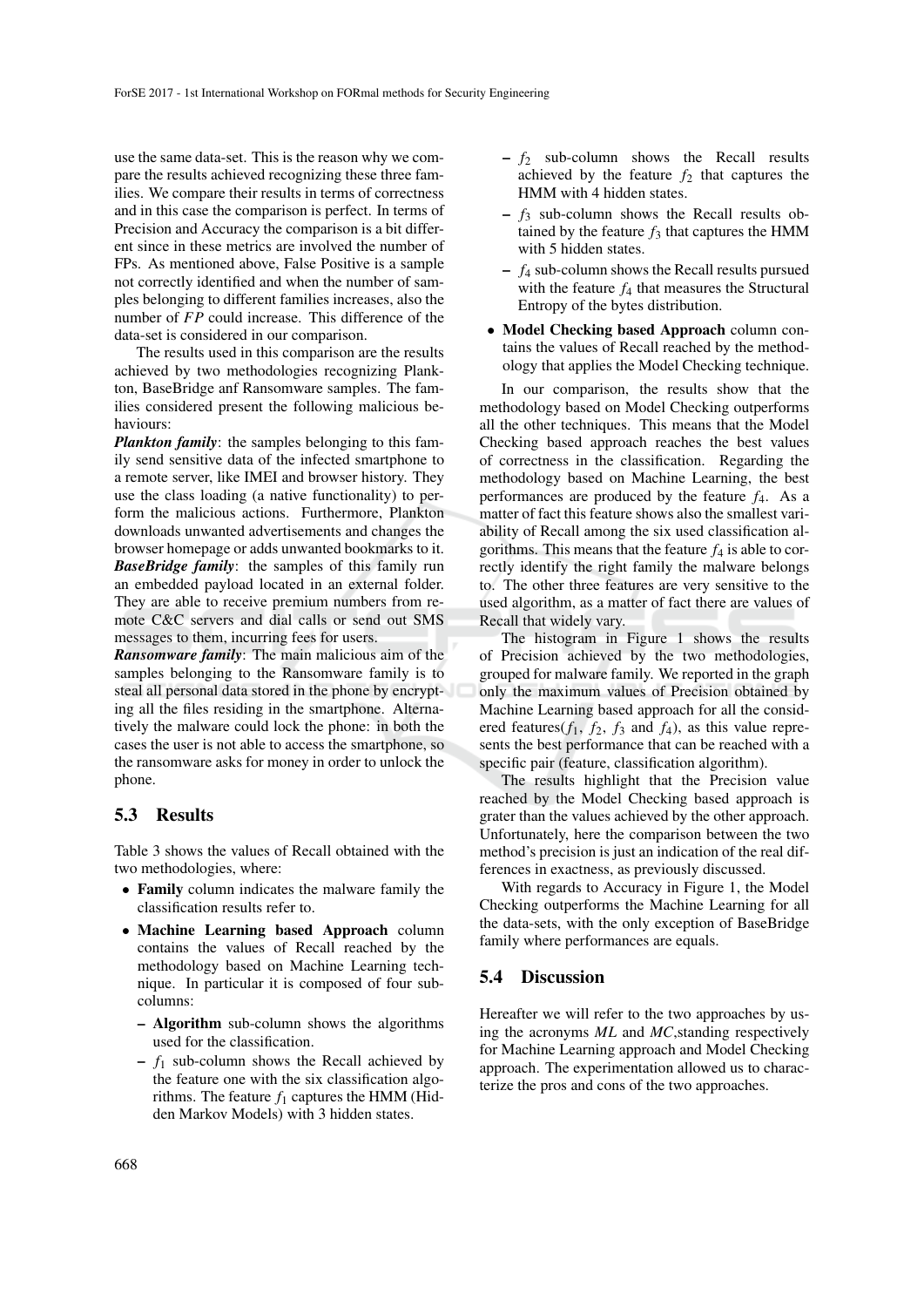"Mirror, Mirror on the Wall, Who is the Fairest One of All?" - Machine Learning versus Model Checking: A Comparison between Two Static Techniques for Malware Family Identification



Figure 1: Precision and Accuracy values Comparison. The values of *f*1, *f*2, *f*3, and *f*<sup>4</sup> (Precision Histogram) are the maximum Precision values achieved by the Machine Learning based approach. The maximum is selected between the six different classification algorithms. MCK (Model Checking) indicates the value of Precision and Accuracy reached by the methodology based on Model Checking.

#### Strengths and Advantages

The *ML* is a completely automatic approach. It reaches a good Recall in the malware family identification, especially using the feature *f*<sup>4</sup> (as shown in Table 3). The authors in (Canfora et al., 2016) perform a very large experimentation in order to validate their approach. The *ML* has a very low execution time, especially when the samples are analyzed using the feature  $f_4$  (Structural Entropy). In fact, the average CPU time required is equal to 3.85 sec on a personal computer with the following computational profile: Intel Core i5 desktop with 4 gigabyte RAM, equipped with Linux Mint 15. The other three features  $f_1, f_2$ , and  $f_3$  are effective for discriminating malware from goodware, but they do not perform well in recognizing the family a malware belongs to. In fact, the Precision and the Recall in malware identification are always greater than the 93% (as shown in (Canfora et al., 2016)). In the light of all above, *ML* obtains good result in malware family classification when using the feature  $f_4$  with a low execution time, while *ML* achieves a very good correctness and exactness in malware detection using the other three features.

Conversely, the *MC* reaches high levels of correctness (i.e. Recall) in malware families identification (as shown in Table 3). Futhermore, since it is based on a formal method, it is a very rigorous approach and it is able to identify the exact location of the malicious payload in the malware code. This is

made possible by the specified formulae that describe the malicious behaviour to be found within the malware. In particular, *MC* points out the method where the payload is located. *MC* does not require a training set, but for each family a set of samples must be manually inspected to extract the formulae representing the malicious behavior. In the worst case, the largest set counted 20 samples, which is small if compared with the average size of the training sets used in *ML*. Another advantage of *MC* is to work also whether the malware is obfuscated, as shown in (Mercaldo et al., 2016a; Mercaldo et al., 2016c). It is possible since *MC* is behavioural based, and trivial transformations of the code do not change the normal behaviour of the code. For example, when an attacker inserts in the code some unconditional jumps (code reordering) it changes only the form of the code but the normal execution flow of the code is preserved. *MC* is not pattern matching, it looks for the malicious behaviour in the form of malicious actions performed. Thus, *MC* is resilient to code obfuscation. Nothing we can say about *ML* and its robustness to code obfuscation since the authors in (Canfora et al., 2016) do not provide any example.

#### Weaknesses and Disadvantages

The *ML* approach produced values of correctness that are smaller than those obtained with the *MC*, even if the *f*<sup>4</sup> feature showed performances that are close to those of *MC*. A further weakness of *ML* is the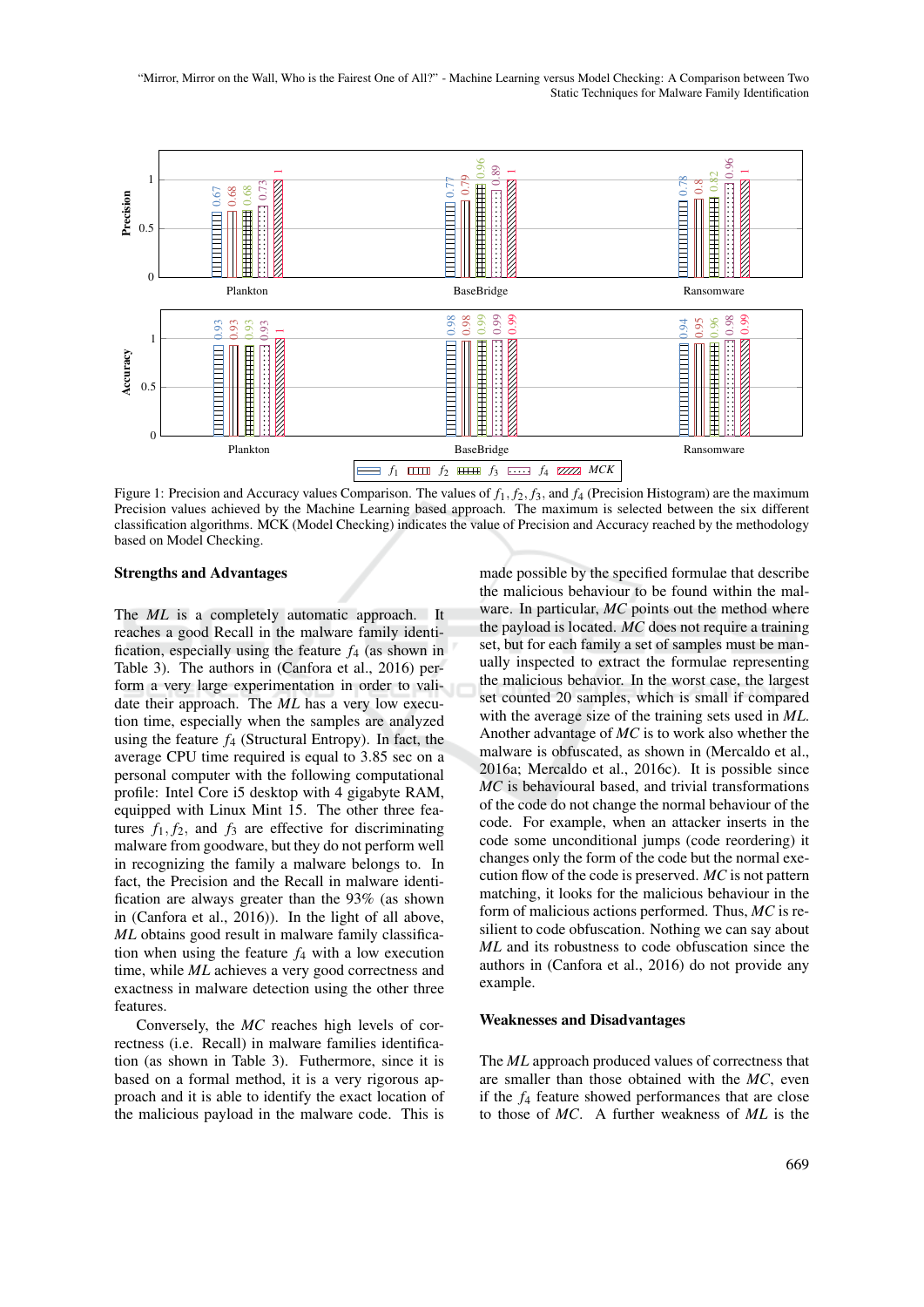| Family            |                     |       | <b>Machine Learning Based Approach</b> |       |       | <b>Model Checking Based</b> |
|-------------------|---------------------|-------|----------------------------------------|-------|-------|-----------------------------|
|                   | Algorithm           | $f_1$ | f <sub>2</sub>                         | $f_3$ | $f_4$ | Approach                    |
|                   | J48                 | 0.608 | 0.698                                  | 0.696 | 0.694 |                             |
|                   | LadTree             | 0.608 | 0.698                                  | 0.696 | 0.694 |                             |
| <b>Plankton</b>   | <b>NBTree</b>       | 0.202 | 0.178                                  | 0.211 | 0.694 | 1                           |
|                   | <b>RandomForest</b> | 0.667 | 0.675                                  | 0.674 | 0.694 |                             |
|                   | <b>RandomTree</b>   | 0.683 | 0.681                                  | 0.68  | 0.694 |                             |
|                   | RepTree             | 0.606 | 0.604                                  | 0.609 | 0.694 |                             |
|                   | J48                 | 0.727 | 0.73                                   | 0.741 | 0.799 |                             |
|                   | LadTree             | 0.024 | 0.018                                  | 0.015 | 0.841 |                             |
|                   | <b>NBTree</b>       | 0.211 | 0.214                                  | 0.224 | 0.59  | 0.98                        |
| <b>BaseBridge</b> | <b>RandomForest</b> | 0.769 | 0.775                                  | 0.793 | 0.841 |                             |
|                   | <b>RandomTree</b>   | 0.771 | 0.775                                  | 0.783 | 0.841 |                             |
|                   | RepTree             | 0.629 | 0.637                                  | 0.628 | 0.778 |                             |
|                   | J48                 | 0.766 | 0.704                                  | 0.72  | 0.896 |                             |
|                   | LadTree             | 0.545 | 0.655                                  | 0.654 | 0.879 |                             |
| <b>Ransomware</b> | <b>NBTree</b>       | 0.602 | 0.589                                  | 0.702 | 0.89  |                             |
|                   | <b>RandomForest</b> | 0.654 | 0.608                                  | 0.714 | 0.902 | 0.99                        |
|                   | <b>RandomTree</b>   | 0.712 | 0.711                                  | 0.743 | 0.935 |                             |
|                   | RepTree             | 0.612 | 0.672                                  | 0.637 | 0.872 |                             |

Table 3: Comparison of the Recall Results.

Table 4: The Two Methodologies in comparison.

|                                       | ML                                | МC                           |  |
|---------------------------------------|-----------------------------------|------------------------------|--|
|                                       | Completely Automatic              | <b>High Correctness</b>      |  |
| <b>Advantages &amp; Strengths</b>     | Low Execution Time                | Payload Localization         |  |
|                                       | <b>Exhaustive Experimentation</b> | Very Small Training Set      |  |
|                                       | Not High Correctness              | <b>High Execution Time</b>   |  |
| <b>Disadvantages &amp; Weaknesses</b> | <b>Big Training Set</b>           | <b>Analyst Involvement</b>   |  |
|                                       | No Payload Localization           | <b>Small Experimentation</b> |  |

required large cardinality of the training set which forces the malware analyst to have a relevant volume of samples to hand out to the machine learning engine. In fact in the *ML* experimentation the authors used a training set that contains the 80% of the collected samples. Furthermore the *ML* does not provide any information about the payload and its localization. The *ML* classifies only a malware in its family. The execution time to analyze a new sample using the features  $f_1, f_2$  and  $f_3$  is in average greater than 10 minutes, which cannot be considered convenient. Finally, these features achieve a very good values of Precision and Recall only in malware detection, while in family identification their average values of exactness and correctness never exceed the 75%, as shown in Figure 1. The *MC* is not completely automatic, since the involvement of an analyst is necessary to specify the formulae. The execution time of *MC* is high, which is in average equal to 60 seconds to check an application; this time is computed on a personal computer with the following computational profile: Intel Core i7 with 2 gigabyte RAM, equipped with Linux Ubuntu 15. This execution time is strictly dependent on the number of furmulae used, the time to build the automaton and the verification

time. The time to build the automaton depends on the number of the states and the number of transitions. These two numbers are determined by the complexity of the application's code, i.e. the number of bytecode instructions, the number of if statements and cycles. The number of formulae used is proportional to the number of different malicious behaviours that must be caught in the code. Finally, it is worth considering that the experimentation performed by the authors in (Mercaldo et al., 2016a; Mercaldo et al., 2016c) is run on a data-set that is much larger than the one used for the validation of the *MC*. This hinders the comparison of the precision of the two approaches, but allows to have only an indication on how different the performance of the two approaches is. For this reason we computed also the Accuracy of the two approaches, that provides a more reliable comparison. The accuracy histogram in Figure 1 shows the Accuracy values achieved by *ML* and *MC*. It should be underlined that FPs are involved also in the formula of Accuracy. Table 4 shows and summarizes the advantages/strengths and disadvantages/weaknesses of two methodologies *ML* and *MC*. To conclude, the two approaches exhibit several advantages and disadvantages. The malware analyst can choose the right trade-off with agreement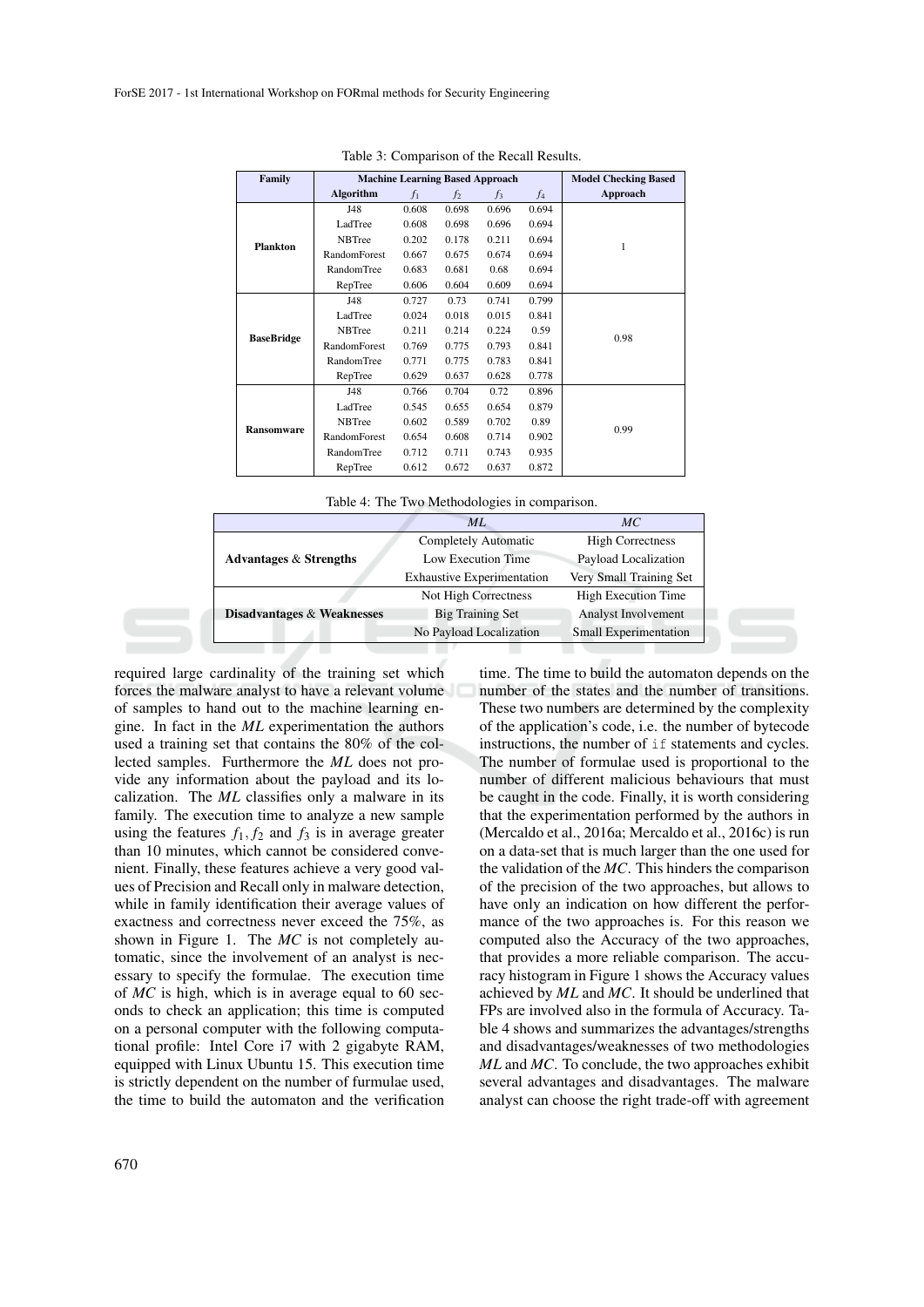"Mirror, Mirror on the Wall, Who is the Fairest One of All?" - Machine Learning versus Model Checking: A Comparison between Two Static Techniques for Malware Family Identification

HNC

to the demands. If the analyst wants to exactly locate the payload within the malware code or wishes a high value of correctness in the family identification, *MC* should be used. However, this approach requires a greater computational time than *ML*. Instead, if the analyst is interested in achieving a high correctness in family identification, is not looking for the payload location, and the efficiency has a priority higher than the effectiveness, the choice should fall on the *ML* with *f*<sup>4</sup> feature. Finally, if the analyst wants to achieve a high correctness in malware detection, the *ML* should be employed, by using the *f*1, *f*<sup>2</sup> or *f*<sup>3</sup> features. Unfortunately this will require a longer execution time.

### 6 CONCLUSIONS

Recognizing malware families (Zhou and Jiang, 2012) is a primary goal of malware analyst and several approaches have been developed to face this issue. In this work we have compared two static approaches. The first one is a Machine Learning based approach, differently the second one is a Model Checking based approach. We have investigated strengths and weaknesses of the two approaches. As future work, we want to compare them with dynamic techniques in order to have a clearer and wider picture.

# **REFERENCES**

- Alam, S., Riley, R., Sogukpinar, I., and Carkaci, N. (2016). Droidclone: Detecting android malware variants by exposing code clones. In *2016 Sixth International Conference on Digital Information and Communication Technology and its Applications (DICTAP)*, pages 79–84.
- Anastasi, G., Bartoli, A., De Francesco, N., and Santone, A. (2001). Efficient verification of a multicast protocol for mobile computing. *Computer Journal*, 44(1):21– 30. cited By 12.
- Annachhatre, C., Austin, T. H., and Stamp, M. (2015). Hidden markov models for malware classification. *J. Computer Virology and Hacking Techniques*, 11(2):59–73.
- Arp, D., Spreitzenbarth, M., Huebner, M., Gascon, H., and Rieck, K. (2014). Drebin: Efficient and explainable detection of android malware in your pocket. In *Proceedings of 21th Annual Network and Distributed System Security Symposium (NDSS)*.
- Battista, P., Mercaldo, F., Nardone, V., Santone, A., and Visaggio, C. A. (2016). Identification of android malware families with model checking. In *Proceedings of the 2nd International Conference on Information Systems Security and Privacy - Volume 1: ICISSP,*, pages 542–547.
- Baysa, D., Low, R. M., and Stamp, M. (2013). Structural entropy and metamorphic malware. *Journal of Computer Virology and Hacking Techniques*, 9(4):179– 192.
- Bose, A., Hu, X., Shin, K. G., and Park, T. (2008). Behavioral detection of malware on mobile handsets. In *Proceedings of the 6th International Conference on Mobile Systems, Applications, and Services*, MobiSys '08, pages 225–238, New York, NY, USA. ACM.
- Bruns, G. (1997). *Distributed Systems Analysis with CCS*. Prentice-Hall.
- Canfora, G., Lorenzo, A. D., Medvet, E., Mercaldo, F., and Visaggio, C. A. (2015). Effectiveness of opcode ngrams for detection of multi family android malware. In *Proceedings of the 2015 10th International Conference on Availability, Reliability and Security*, ARES '15, pages 333–340, Washington, DC, USA. IEEE Computer Society.
- Canfora, G., Mercaldo, F., and Visaggio, C. A. (2016). An hmm and structural entropy based detector for android malware. *Comput. Secur.*, 61(C):1–18.
- Cleaveland, R. and Sims, S. (1996). The ncsu concurrency workbench. In *CAV*. Springer.
- De Francesco, N., Santone, A., and Tesei, L. (2003). Abstract interpretation and model checking for checking secure information flow in concurrent systems. *Fundamenta Informaticae*, 54(2-3):195–211. cited By 12.
- De Ruvo, G., Nardone, V., Santone, A., Ceccarelli, M., and Cerulo, L. (2015). Infer gene regulatory networks from time series data with probabilistic model checking. pages 26–32. cited By 7.
- Faruki, P., Laxmi, V., Bharmal, A., Gaur, M., and Ganmoor, V. (2015). Androsimilar: Robust signature for detecting variants of android malware. *Journal of Information Security and Applications*, 22:66 – 80. Special Issue on Security of Information and Networks.
- Feng, Y., Anand, S., Dillig, I., and Aiken, A. Apposcopy: Semantics-based detection of android malware through static analysis.
- Mercaldo, F., Nardone, V., Santone, A., and Visaggio, C. A. (2016a). Download malware? no, thanks: How formal methods can block update attacks. In *Proceedings of the 4th FME Workshop on Formal Methods in Software Engineering*, FormaliSE '16, pages 22–28, New York, NY, USA. ACM.
- Mercaldo, F., Nardone, V., Santone, A., and Visaggio, C. A. (2016b). Hey malware, i can find you! In *2016 IEEE 25th International Conference on Enabling Technologies: Infrastructure for Collaborative Enterprises (WETICE)*, pages 261–262.
- Mercaldo, F., Nardone, V., Santone, A., and Visaggio, C. A. (2016c). *Ransomware Steals Your Phone. Formal Methods Rescue It*, pages 212–221. Springer International Publishing, Cham.
- Milner, R. (1989). *Communication and concurrency*. PHI Series in computer science. Prentice Hall.
- Rabiner, L. R. (1989). A tutorial on hidden markov models and selected applications in speech recognition. *Proceedings of the IEEE*, 77(2):257–286.
- Santone, A. (2011). Clone detection through process algebras and java bytecode. pages 73–74. cited By 10.